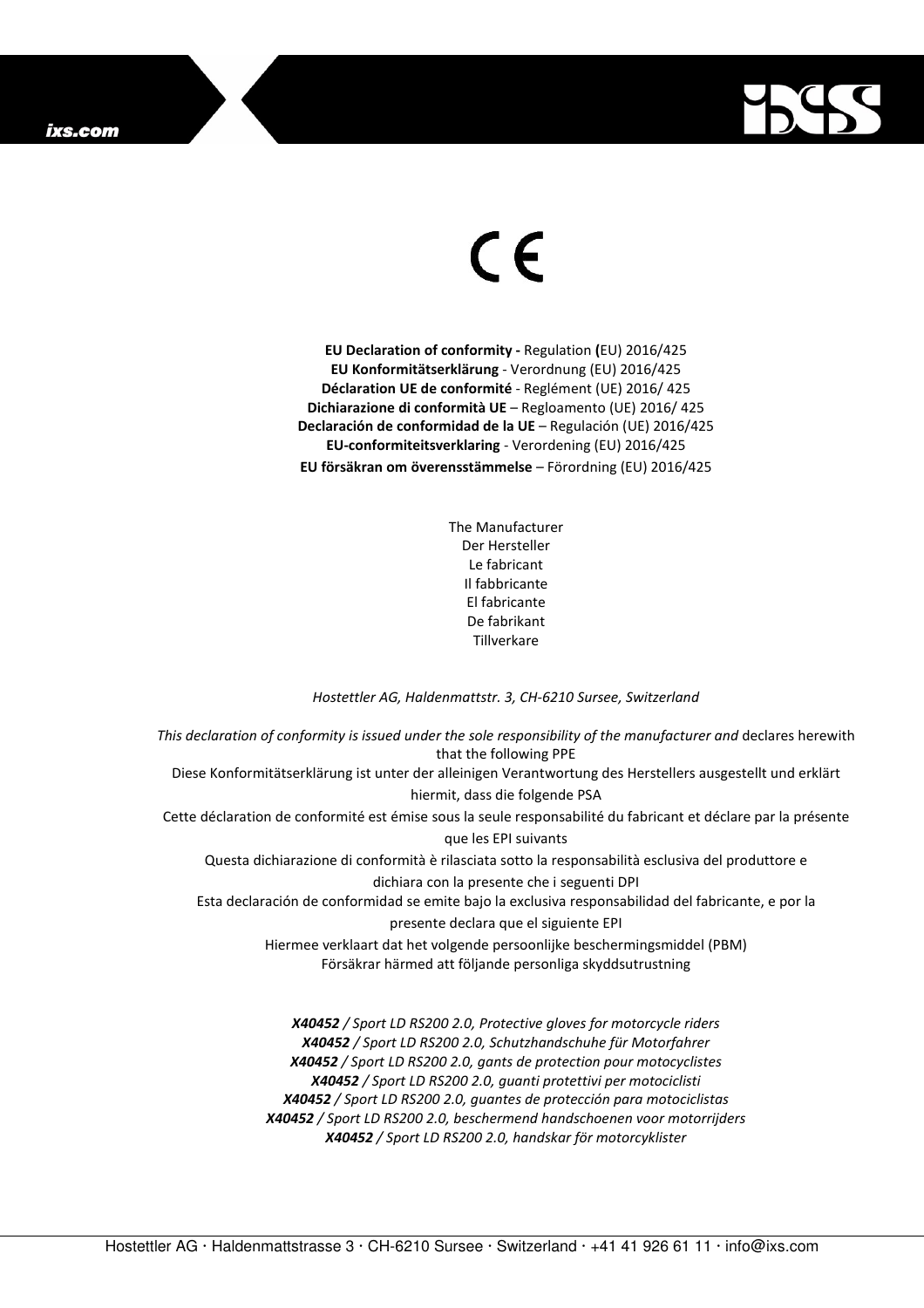

has undergone the EU-type examination conformity assessment procedure (Module B) performed by the Notified Body, **CTC** (n° 0075) 4, rue Hermann Frenkel, F-69367 Lyon cedex 07 (France) which has issued the EU Type Examination Certificate No. 0075/1895/162/06/19/1917.

And is compliant with the following Standard EX13594:2015

## hat das EU-Baumusterprüfungs-Konformitätsbewertungsverfahren durchlaufen (Modul B) durchgeführt von der benannten Stelle, **CTC** (n° 0075) 4, rue Hermann Frenkel, F-69367 Lyon cedex 07 (Frankreich) die die EU-Baumusterprüfbescheinigung Nr. 0075/1895/162/06/19/1917ausgestellt hat.

und entspricht der folgenden Norm EN16594:2015

a subi la procédure d'évaluation de la conformité pour l'examen de type UE (module B) réalisée par l'organisme notifié, **CTC** (n° 0075) 4, rue Hermann Frenkel, F-69367 Lyon cedex 07 (France), qui a délivré le certificat d'examen de type UE n°. 0075/1895/162/06/19/1917

Et est conforme à la norme suivante EN13594:2015

è stato sottoposto alla procedura di valutazione della conformità dell'esame UE del tipo (modulo B) eseguita dall'organismo notificato, **CTC** (n° 0075) 4, rue Hermann Frenkel, F-69367 Lyon cedex 07 (Francia) che ha rilasciato il certificato di esame UE del tipo n. 0075/1895/162/06/19/1917.

Ed è conforme alla seguente norma EN13594:2015

ha sido sometido al procedimiento de evaluación de conformidad del examen de tipo UE (Módulo B) realizado por el organismo notificado, **CTC** (n° 0075) 4, rue Hermann Frenkel, F-69367 Lyon cedex 07 (Francia) que ha emitido el certificado de examen UE de tipo no. 0075/1895/162/06/19/1917.

Y cumple con el siguiente estándar EN13594:2015

de EG-typekeuring-conformiteitsbeoordelingsprocedure doorlopen (module B) heeft,uitgevoerd door de aangemelde instantie **CTC** (n° 0075) 4, rue Hermann Frenkel, F-69367 Lyon cedex 07 (Frankrijk) die het certificaat van EG-typeonderzoek nr. 0075/1895/162/06/19/1917 afgegeven heft.

en voldoet aan de volgende norm: EN13594:2015